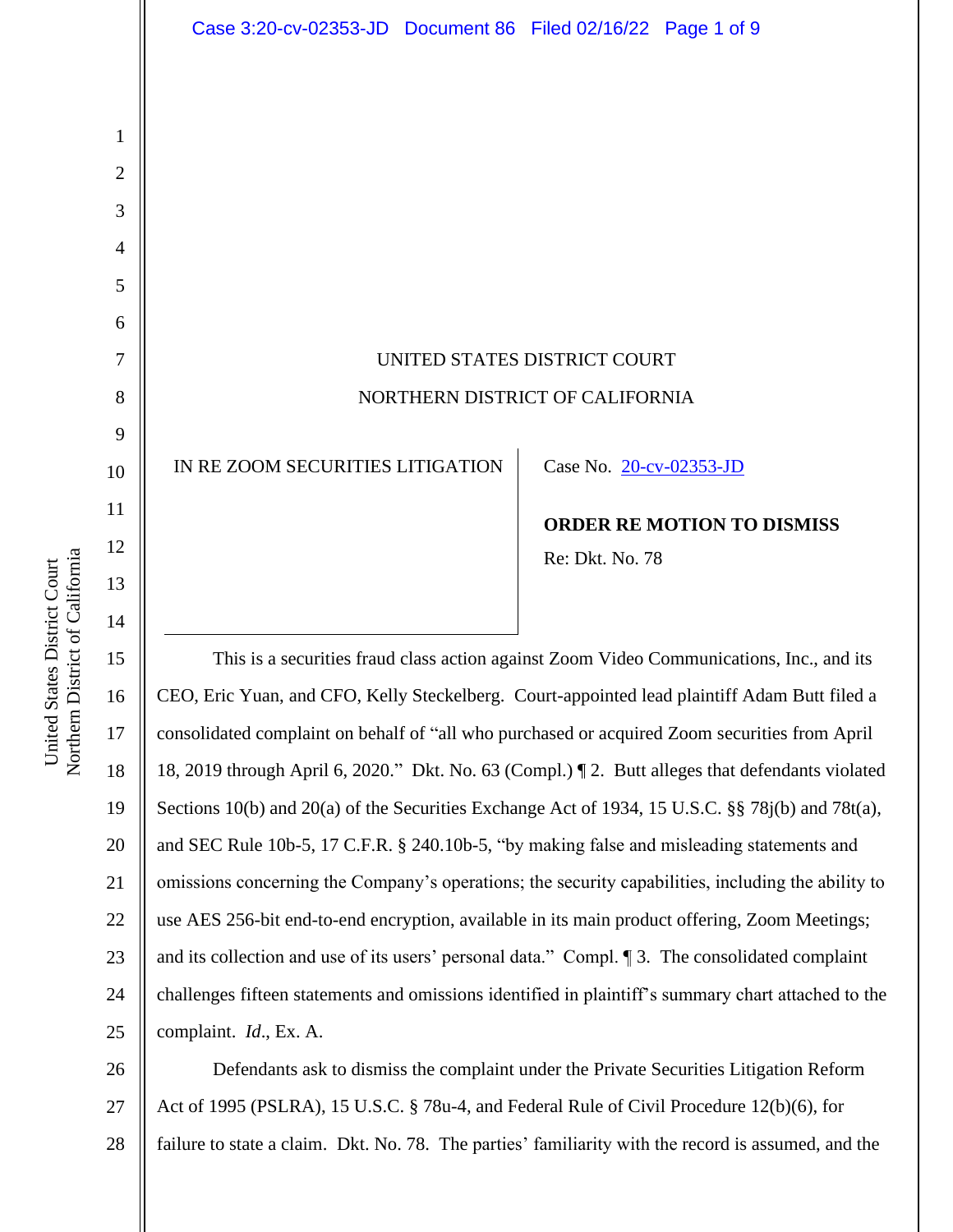1 2 3 motion is granted and denied in part. Plaintiff's Section 10(b)/Rule 10b-5 claim against Yuan and Zoom for Statement No. 1 was adequately alleged and will go forward. All of the other statements and claims are dismissed with leave to amend.

# **DISCUSSION**

#### **I. LEGAL STANDARDS**

4

5

6

7

8

9

10

11

12

13

14

15

16

17

18

19

20

21

22

Under Section 10(b) of the Securities Exchange Act of 1934, it is unlawful for any person "[t]o use or employ, in connection with the purchase or sale of any security registered on a national securities exchange . . . any manipulative or deceptive device or contrivance in contravention of such rules and regulations as the Commission may prescribe as necessary or appropriate in the public interest or for the protection of investors." 15 U.S.C. § 78j(b). One of those rules prescribed by the U.S. Securities and Exchange Commission is Rule 10b-5, which makes unlawful for any person to, *inter alia*, "make any untrue statement of a material fact or to omit to state a material fact necessary in order to make the statements made, in the light of the circumstances under which they were made, not misleading." 17 C.F.R. § 240.10b-5(b).

"To plead a claim under [S]ection 10(b) and Rule 10b-5, [plaintiff] must allege: (1) a material misrepresentation or omission; (2) scienter; (3) a connection between the misrepresentation or omission and the purchase or sale of a security; (4) reliance; (5) economic loss; and (6) loss causation." *Or. Pub. Emps. Ret. Fund v. Apollo Grp. Inc.*, 774 F.3d 598, 603 (9th Cir. 2014) (citing *Stoneridge Inv. Partners, LLC v. Scientific-Atlanta, Inc.*, 552 U.S. 148, 157 (2008)). A complaint alleging claims under Section 10(b) and Rule 10b-5 must also "satisfy the dual pleading requirements of Federal Rule of Civil Procedure 9(b) and the PSLRA." *Zucco Partners, LLC v. Digimarc Corp.*, 552 F.3d 981, 990 (9th Cir. 2009).

23 24 25 26 27 28 Under FRCP 9(b), the circumstances constituting the alleged fraud must be stated with particularity. "Rule 9(b) applies to all elements of a securities fraud action." *Or. Pub. Emps. Ret. Fund*, 774 F.3d at 605. The PSLRA further imposes specific pleading requirements on securities fraud plaintiffs for falsity and scienter. *Zucco Partners*, 552 F.3d at 990-91. For falsity, the complaint must "specify each statement alleged to have been misleading, the reason or reasons why the statement is misleading, and, if an allegation regarding the statement or omission is made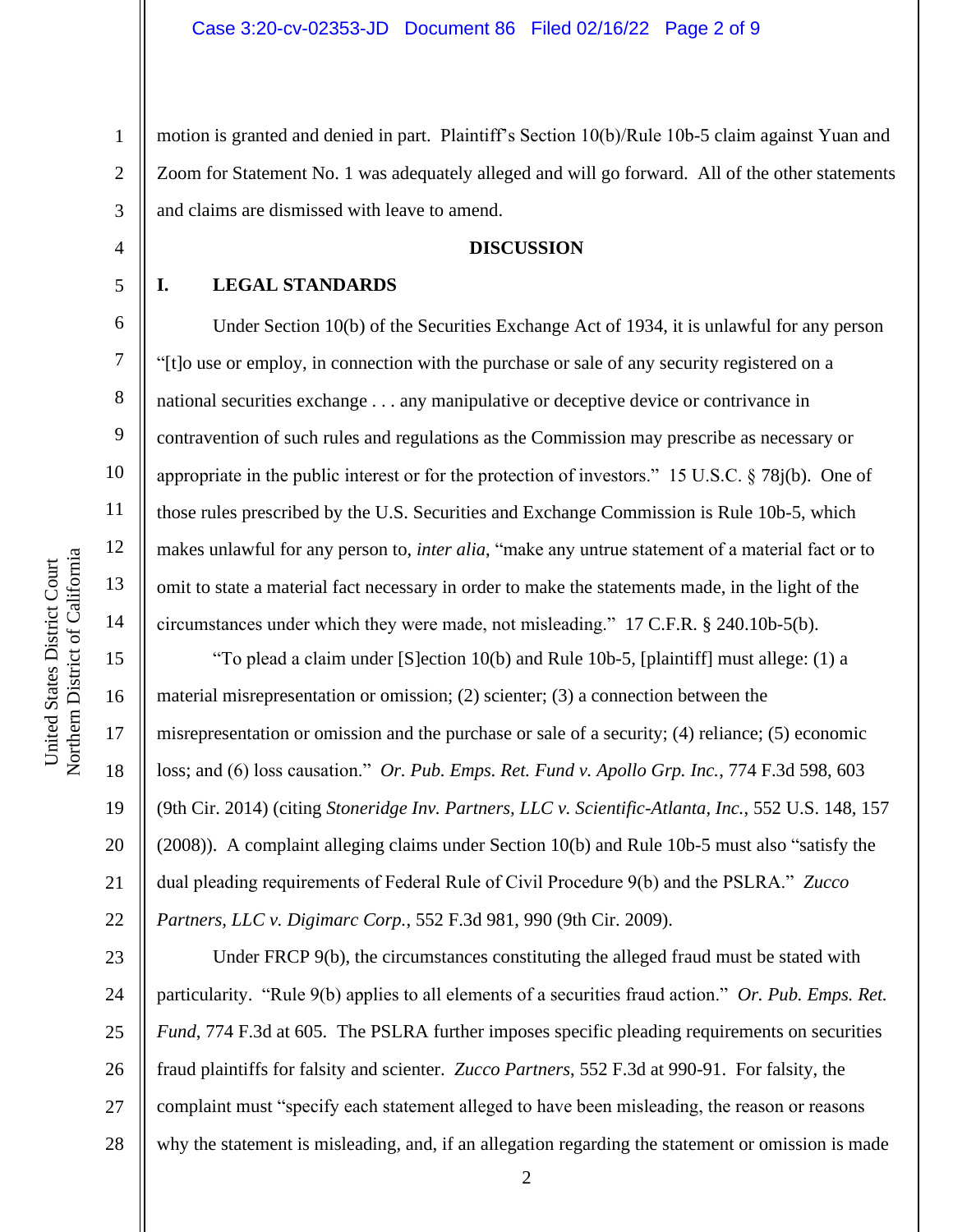### Case 3:20-cv-02353-JD Document 86 Filed 02/16/22 Page 3 of 9

1

2

3

4

5

6

7

8

9

10

11

12

13

14

15

16

17

18

19

20

on information and belief, . . . state with particularity all facts on which that belief is formed." 15 U.S.C. § 78u-4(b)(1). For scienter, the complaint must "state with particularity facts giving rise to a strong inference that the defendant acted with the required state of mind." *Id.* § 78u-4(b)(2)(A). "To adequately demonstrate that the 'defendant acted with the required state of mind,' a complaint must 'allege that the defendants made false or misleading statements either intentionally or with deliberate recklessness.'" *Zucco Partners*, 552 F.3d at 991 (quotations and citation omitted).

Section 20(a) of the Act makes certain "controlling persons" also liable for violations of Section 10(b) and its underlying regulations. Specifically, the statute provides that "[e]very person who, directly or indirectly, controls any person liable under any provision of this chapter or of any rule or regulation thereunder shall also be liable jointly and severally with and to the same extent as such controlled person to any person to whom such controlled person is liable . . . , unless the controlling person acted in good faith and did not directly or indirectly induce the act or acts constituting the violation or cause of action." 15 U.S.C. § 78t(a).

## **II. CLAIMS AGAINST DEFENDANT STECKELBERG**

Defendant Kelly Steckelberg is barely mentioned at all in the complaint. This means that plaintiff has not adequately alleged scienter for the Section 10(b) claim against Steckelberg. The PSLRA requires that "the complaint shall, with respect to each act or omission alleged to violate this chapter, state with particularity facts giving rise to a strong inference that the defendant acted with the required state of mind." 15 U.S.C.  $\S$  78u-4(b)(2)(A). Scienter must be alleged on a statement-by-statement, defendant-by-defendant basis.

21 22 23 24 25 26 27 28 The complaint makes just one factual allegation against Steckelberg. Plaintiff says that "Defendant Steckelberg has served as the Company's CFO since November 2017. Since becoming Zoom's CFO, Steckelberg had the power to authorize or approve publicly disseminated information about the Company, regularly spoke on Zoom's quarterly earnings calls with Wall Street analysts and investors, made live presentations at analyst-sponsored investor conferences and signed or authorized filings for Zoom with the SEC." Compl. ¶ 23. This is little more than a generic job description that comes nowhere close to pleading scienter with the level of particularity required under the securities laws. Plaintiff's summary chart further undermines any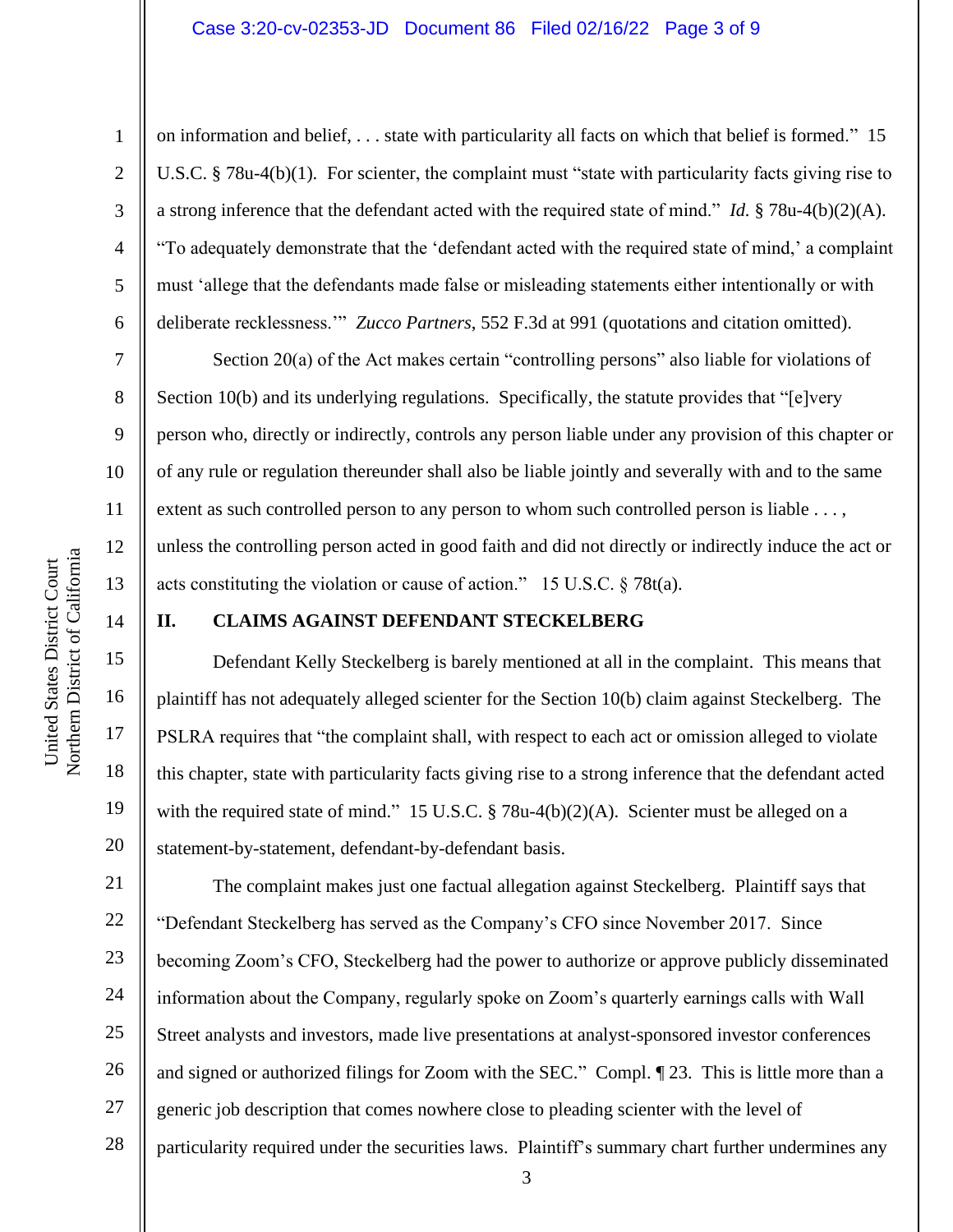## Case 3:20-cv-02353-JD Document 86 Filed 02/16/22 Page 4 of 9

claim against Steckelberg by not individually naming her even once in the "scienter" column. Dkt. No. 63-1. Plaintiff's opposition brief contains no discussion at all of Steckelberg's individual scienter. Dkt. No. 80 at 9-13.

Consequently, the Section 10(b) claim against Steckelberg is dismissed. The same goes for the Section 20(a) claim, which also lacks any allegations establishing Steckelberg's control person liability. The Court declines to reach defendants' other arguments for dismissal of the claims against Steckelberg.

1

2

3

4

5

6

7

8

9

10

11

12

13

14

15

16

17

# **III. SECTION 10(b) CLAIM AGAINST YUAN AND ZOOM FOR STATEMENT NO. 1**

For plaintiff's 10(b) claim against defendants Yuan and Zoom, dismissal is denied for Statement No. 1 in plaintiff's summary chart. Dkt. No. 63-1 at 1-3. Plaintiff challenges this statement, which appeared in Zoom's April 18, 2019 Registration Statement and Prospectus: "*Security and disaster recovery. We offer robust security capabilities, including end-to-end encryption*, secure login, administrative controls and role-based access controls." *Id*. at 1 (emphasis in original). Defendants do not contest that Yuan "made" this statement by signing the Registration Statement, Dkt. No. 82 at 3 n.2, and they challenge only the elements of falsity, scienter, and loss causation. Dkt. No. 78.

## **A. Falsity**

18 19 20 21 22 23 24 25 26 Plaintiff has satisfied the falsity element for Statement No. 1 by alleging that defendants represented that Zoom offered "end-to-end encryption" when in fact it did not. Plaintiff alleges that "[w]hereas end-to-end encryption means that not even the company that runs the messaging service can access the cryptographic keys necessary to decrypt the end users' communication, here Zoom secretly maintained access to the cryptographic keys that could allow Zoom to decrypt and decipher the communications between the end users." Compl. ¶ 9(a). Among other things, plaintiff points to an article published on March 31, 2020, on *The Intercept* website titled, "ZOOM MEETINGS AREN'T END-TO-END ENCRYPTED, DESPITE MISLEADING MARKETING: The video conferencing service can access conversations on its platform." *Id*. ¶ 56.

27 28 Defendants say that plaintiff's falsity allegations are lacking because the term "end-to-end encryption" can have different meanings, Dkt. No. 78 at 5-7, but defendants' own statements,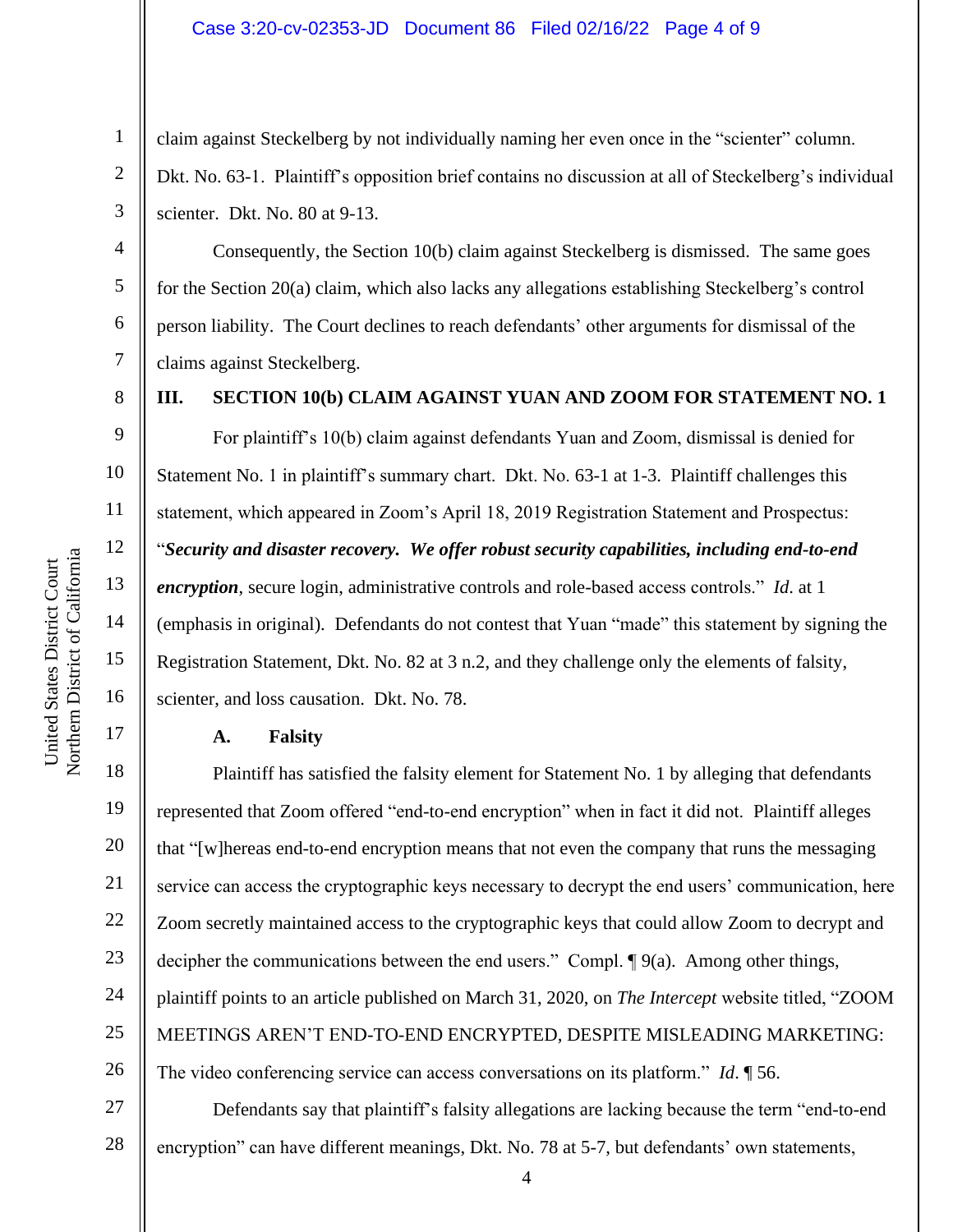### Case 3:20-cv-02353-JD Document 86 Filed 02/16/22 Page 5 of 9

Northern District of California Northern District of California United States District Court United States District Court

11

12

13

14

15

16

17

18

19

20

21

22

23

1 2 3 4 5 6 7 8 9 10 which are alleged in the complaint, demonstrate otherwise. Plaintiff alleges that on April 1, 2020, "Yuan published 'A Message to Our Users' on Zoom's blog," stating, "we recognize that we have fallen short of the community's -- and our own -- privacy and security expectations." Compl. ¶ 62. This blog post by Yuan further "referred and linked to a post of the same date by Oded Gal, Zoom's Chief Product Officer, titled, 'The Facts Around Zoom and Encryption for Meetings/Webinars." *Id*. 163. That linked post included these statements: "we want to start by apologizing for the confusion we have caused by incorrectly suggesting that Zoom meetings were capable of using end-to-end encryption. . . . While we never intended to deceive any of our customers, we recognize that there is a discrepancy between the commonly accepted definition of end-to-end encryption and how we were using it." *Id*.

These statements make this case very different from *Wochos v. Tesla, Inc.*, 985 F.3d 1180, 1194 (9th Cir. 2021), in which the circuit found that plaintiffs had failed to "plead sufficient facts to establish that the actual term used had the distinctive, and false, meaning that plaintiffs claim." There, plaintiffs "pleaded no facts to support their premise that 'production car' would be understood as referring exclusively to the *fully automated* production of identical vehicles." *Id*. (emphasis in original). That is not the situation here. Plaintiff has identified defendants' express acknowledgement that they had "incorrectly suggest[ed] that Zoom meetings were capable of using end-to-end encryption," and they had used the term "end-to-end encryption" differently from "the commonly accepted definition." Compl. ¶ 63. Plaintiff has adequately alleged that defendants' Statement No. 1 gave an "impression of a state of affairs that differs in a material way from the one that actually exist[ed]." *Berson v. Applied Signal Tech., Inc.*, 527 F.3d 982, 985 (9th Cir. 2008) (quotations and citation omitted).

#### **B. Scienter**

24 25 26 27 28 Scienter is also satisfied by plaintiff's allegations that Yuan -- who made the statement on April 18, 2019, that Zoom offers "end-to-end encryption" -- issued a public statement on April 1, 2020, linking to a post that acknowledged and apologized for Zoom's "incorrect" use of the term. Defendants' suggestion that the later statement does not qualify as "a statement similar to 'I knew it all along'" as required by *Yourish v. Cal. Amplifier*, 191 F.3d 983, 996 (9th Cir. 1999), *see* Dkt.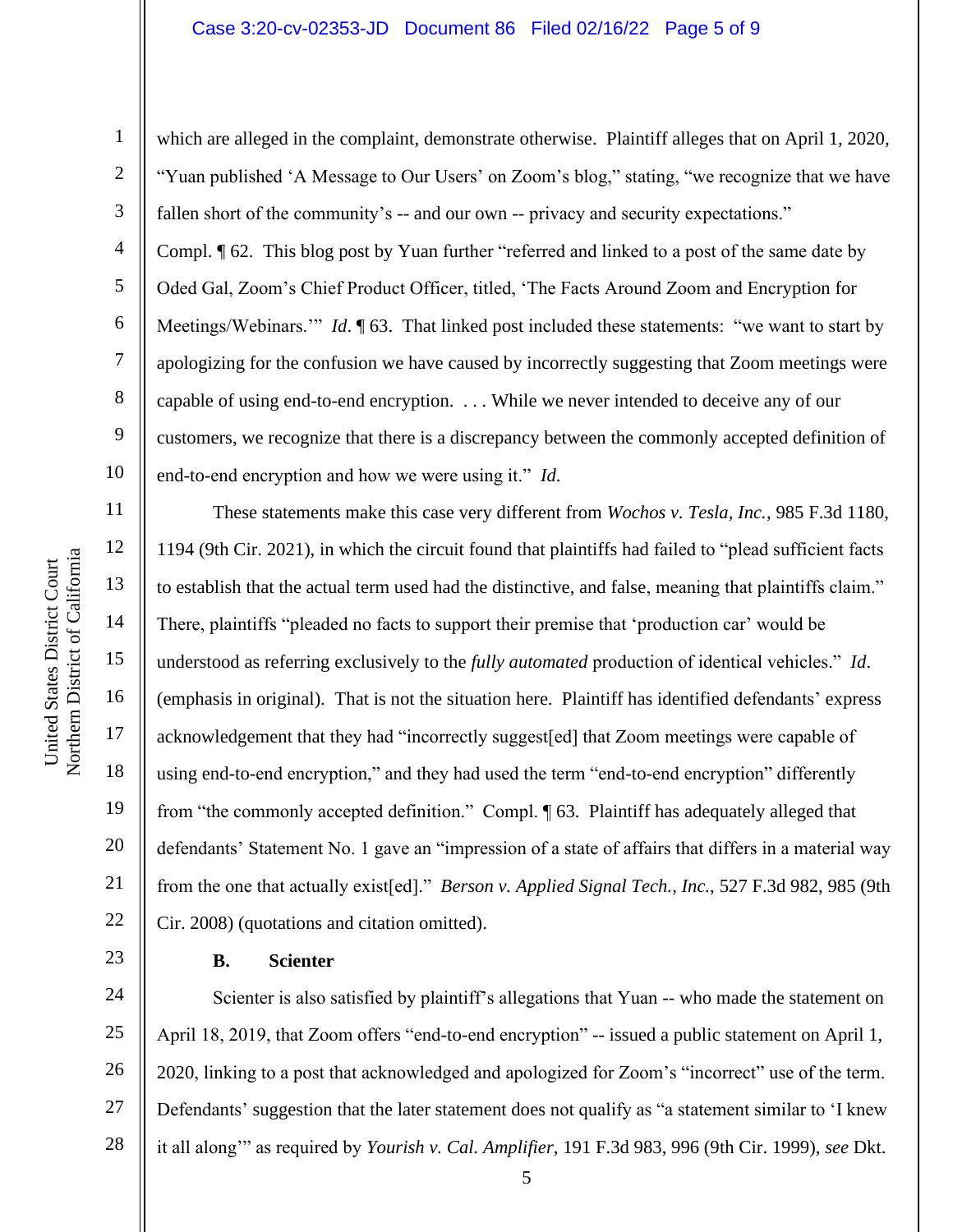## Case 3:20-cv-02353-JD Document 86 Filed 02/16/22 Page 6 of 9

12

13

14

15

16

17

18

19

20

21

22

23

24

25

1

2 3 4 5 6 7 8 9 10 11 No. 78 at 11, is not persuasive. The same kind of contemporaneous admission is not necessary because this is not a case where plaintiffs are trying to say "that a later, sobering revelation makes an earlier, cheerier statement a falsehood." *Yourish*, 191 F.3d at 997 (cleaned up and citation omitted). Rather, plaintiff has pleaded that Yuan holds an advanced degree in engineering; was a "founding engineer" at "WebEx, a web conferencing and videoconferencing platform"; and he personally "led the effort to engineer Zoom Meetings' platform and is named on several patents that specifically concern encryption techniques." Compl. ¶¶ 22, 34(a). There simply is no factual basis here to believe that Yuan's understanding of the term "end-to-end encryption" may have changed in a relevant way from the time he made the challenged representation in April 2019, to the time Yuan acknowledged just a year later, on April 1, 2020, that Zoom's usage was inconsistent with "the commonly accepted definition."

Plaintiff has consequently pleaded facts giving rise to a strong inference that when he made the earlier statement, Yuan acted "either intentionally or with deliberate recklessness." *In re Verifone Holdings, Inc. Sec. Litig.*, 704 F.3d 694, 701 (9th Cir. 2012); *see also* 15 U.S.C. § 78u-4(b)(2). And because plaintiff has adequately pleaded Yuan's scienter for Statement No. 1, plaintiff's scienter allegations for defendant Zoom are also sufficient. *See Glazer Capital Mgmt., LP v. Magistri*, 549 F.3d 736, 743-45 (9th Cir. 2008).

#### **C. Loss Causation**

The final challenged element of loss causation is also satisfied. That element requires a securities fraud plaintiff to "establish a causal connection between the defendant's fraudulent conduct and the plaintiff's economic loss." *In re BofI Holdings, Inc. Sec. Litig.*, 977 F.3d 781, 786 (9th Cir. 2020). "One way to prove loss causation is to show that the defendant's fraud was revealed to the market through one or more 'corrective disclosures' and that the company's stock price declined as a result." *Id*. "At the pleading stage, the plaintiff's task is to allege with particularity facts 'plausibly suggesting' that both showings can be made." *Id*. at 791.

26 27 28 That is what plaintiff has done here. The complaint alleges that on March 31, 2020, the article in *The Intercept* revealed the truth about Zoom's "end-to-end encryption" capabilities, and "[o]n this disclosure, Zoom's stock price fell from a close of \$150.88 on March 30, 2020 to close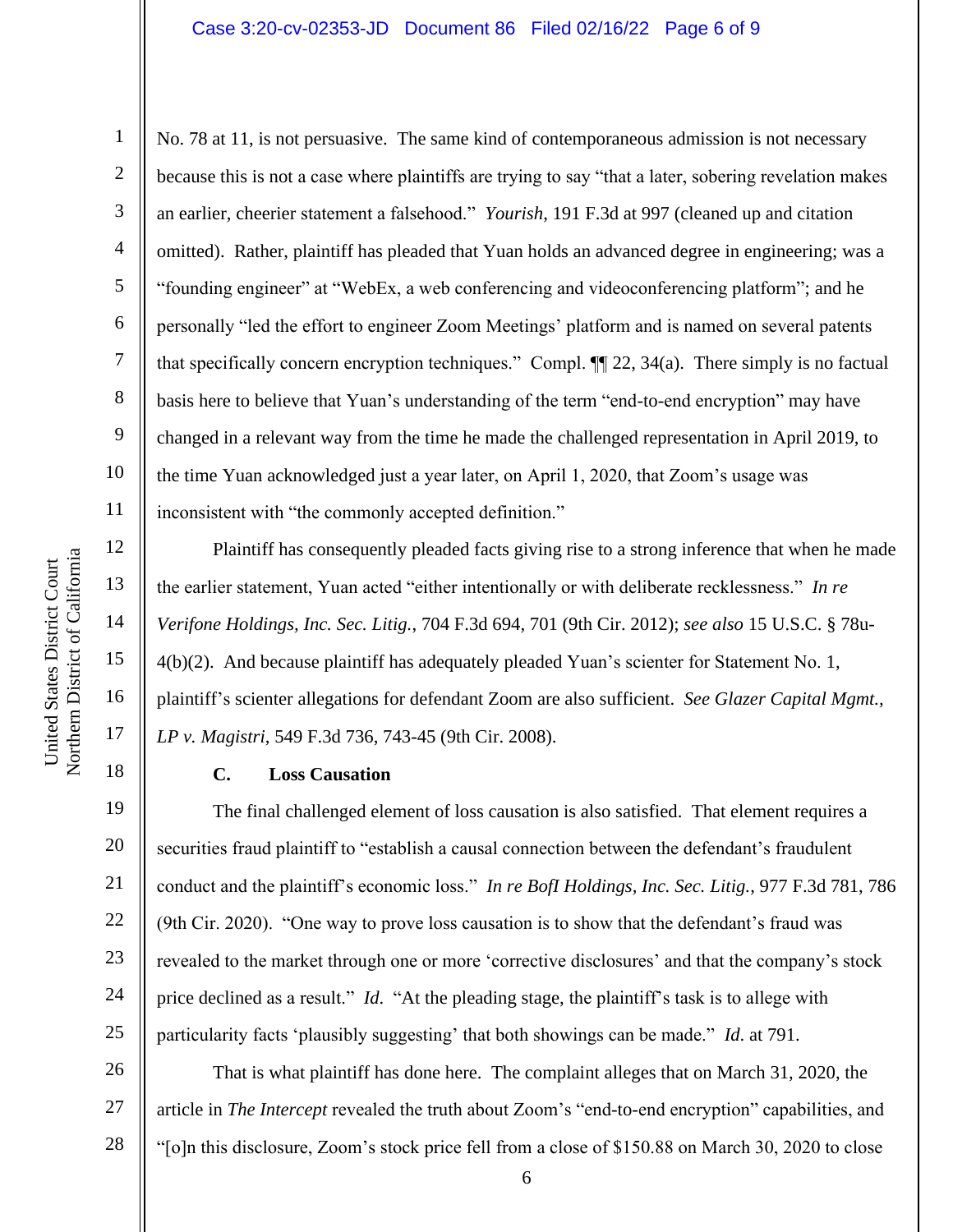# Case 3:20-cv-02353-JD Document 86 Filed 02/16/22 Page 7 of 9

at \$146.12 per share on March 31, 2020." Compl. ¶¶ 103-04. On April 1, 2020, after Yuan admitted that Zoom had "fallen short" of "privacy and security expectations" and linked to Gal's apology blog post admitting Zoom's "incorrect[] suggest[ion]" that Zoom Meetings provided endto-end encryption, Zoom's stock price fell further from the close of \$146.12 on March 31, 2020, to a close of \$137.00 on April 1, 2020. *Id*. ¶¶ 105-06.

These allegations "give the defendant 'notice of plaintiffs' loss causation theory' and provide the court 'some assurance that the theory has a basis in fact.'" *BofI Holdings*, 977 F.3d at 794 (quoting *Berson*, 527 F.3d at 989-90). Defendants argue that "industry publications from December 2019 (and before) had already disclosed that 'Zoom stores a copy of all users' private keys on their server,'" Dkt. No. 78 at 15, but this is a factual argument which the Court declines to resolve at this stage. Pleading loss causation "should not prove burdensome," *BofI Holdings*, 977 F.3d at 794, and at this stage, plaintiff has pleaded enough.

Plaintiff may proceed with his Section 10(b)/Rule 10b-5 claim against Yuan and Zoom for Statement No. 1.<sup>1</sup>

# **IV. SECTION 10(b) CLAIM AGAINST YUAN AND ZOOM FOR STATEMENT NOS. 2-15**

For Statement Nos. 2-15, plaintiff vaguely identifies the speaker only as "Zoom" (Nos. 2- 12) or "defendants" (Nos. 13-15). Dkt. No. 63-1 at 3-14. Plaintiff concedes in his opposition brief that Statement No. 1 is the only statement that Yuan actually made. Dkt. No. 80 at 3 n. 5 (arguing only that Yuan "signed the Registration Statement which made the claim that the Company offered robust security capabilities including end-to-end encryption"). The complaint contains no factual allegations adequately tying Yuan to any of Statement Nos. 2 through 15.

- 23
- 24

28

Northern District of California Northern District of California United States District Court United States District Court

1

2

3

4

5

6

7

8

9

10

11

12

13

14

15

16

17

18

19

20

21

<sup>25</sup> <sup>1</sup> Defendants requested consideration of several documents as incorporated by reference in the complaint, or subject to judicial notice. Dkt. No. 79. Plaintiff did not object to the Court's consideration of Exs. 4, 8-10 and 15-18 as incorporated by reference. Dkt. No. 81 at 3.

<sup>26</sup> 27 Defendants' request is granted for those documents on that basis, but the Court does not take judicial notice of any disputed facts. *See Khoja v. Orexigen Therapeutics, Inc.*, 899 F.3d 988, 999, 1003 (9th Cir. 2018). Judicial notice is denied for Exs.  $1\overline{3}$ , 5-7, 11-14, and 19-21, which were not germane to the Court's resolution of this motion in any event.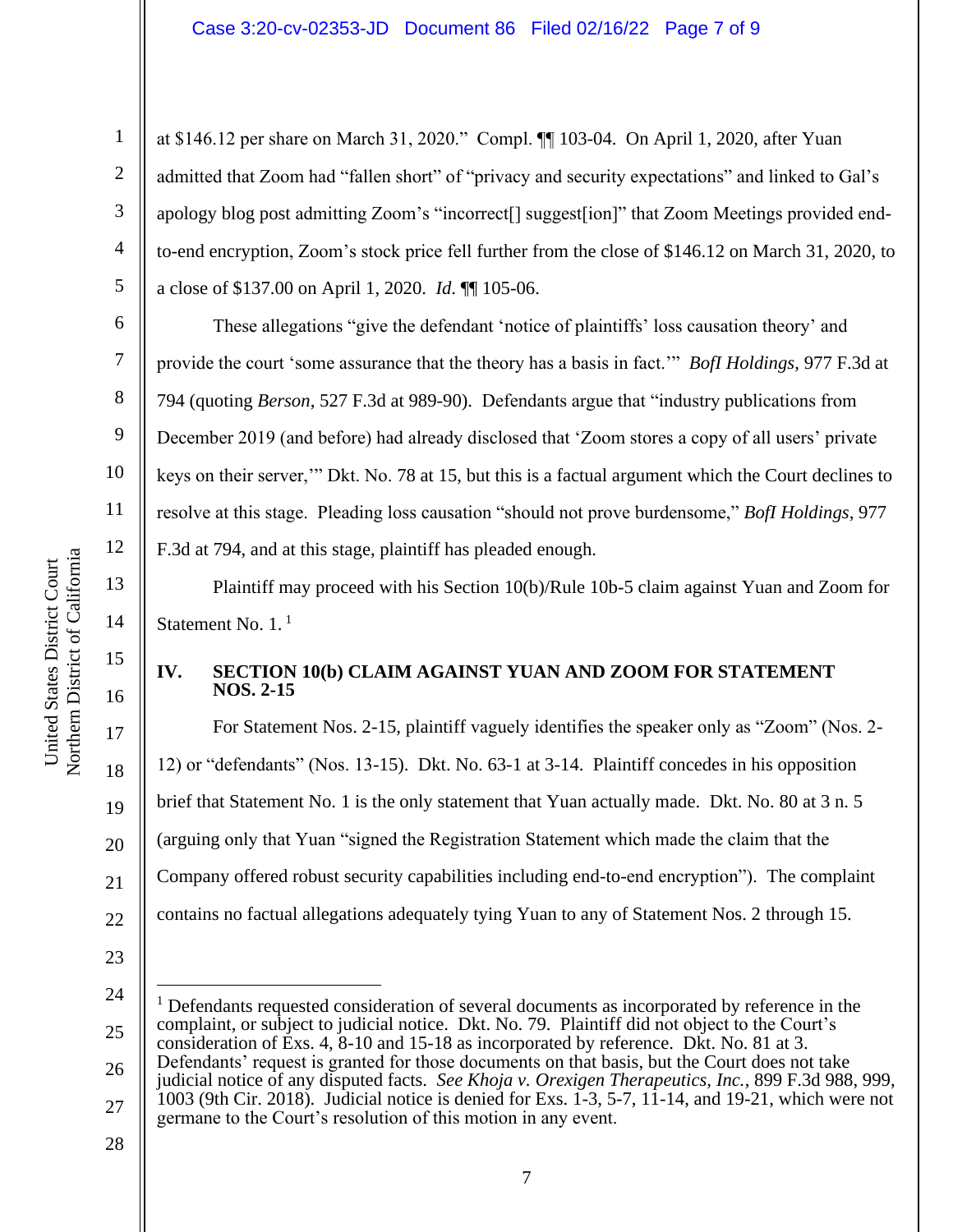Because Yuan is not sufficiently alleged to have made Statement Nos. 2-15, plaintiff's Section 10(b)/Rule 10b-5 claim seeking primary liability against Yuan is dismissed for those statements.

Defendant Zoom must also be dismissed for those statements. Plaintiff has not adequately alleged scienter for any individual "responsible for actually making the statements." *Glazer*, 549 F.3d at 745. Because there are no allegations suggesting that this is the exceptional case where "a company's public statements were so important and so dramatically false that they would create a strong inference that at least *some* corporate officials knew of the falsity upon publication," *id*. at 744 (emphasis in original), without allegations of individual scienter, there can be no finding of corporate scienter.

#### 10

11

12

13

14

15

16

17

18

19

20

21

22

23

24

//

//

//

//

//

25

26

27

28

1

2

3

4

5

6

7

8

9

# **V. SECTION 20(a) CLAIM AGAINST YUAN**

All of this leaves the Section 20(a) claim against Yuan for Statement No. 1 only. *See Or. Pub. Emps. Ret. Fund*, 774 F.3d at 610 (Section 20(a) claim viable only to extent plaintiff has adequately pleaded a violation of Section 10(b) and Rule 10b-5).

To establish controlling person liability under Section 20(a), the plaintiff "must show that a primary violation was committed and that the defendant directly or indirectly controlled the violator." *Paracor Finance, Inc. v. Gen. Elec. Capital Corp.*, 96 F.3d 1151, 1161 (9th Cir. 1996) (quotations omitted). For Statement No. 1, the Court has already found that plaintiff can pursue a primary liability claim against Yuan as a maker of that statement. It is duplicative and nonsensical to impose Section 20(a) secondary liability on Yuan for that statement on the theory that he "directly or indirectly controlled" himself. The Section 20(a) claim is dismissed on that basis.

# **CONCLUSION**

Plaintiff is granted leave to amend all claims dismissed by this order, and if he wishes to do so, he may file an amended complaint that is consistent with this order by March 9, 2022.

Northern District of California Northern District of California United States District Court United States District Court